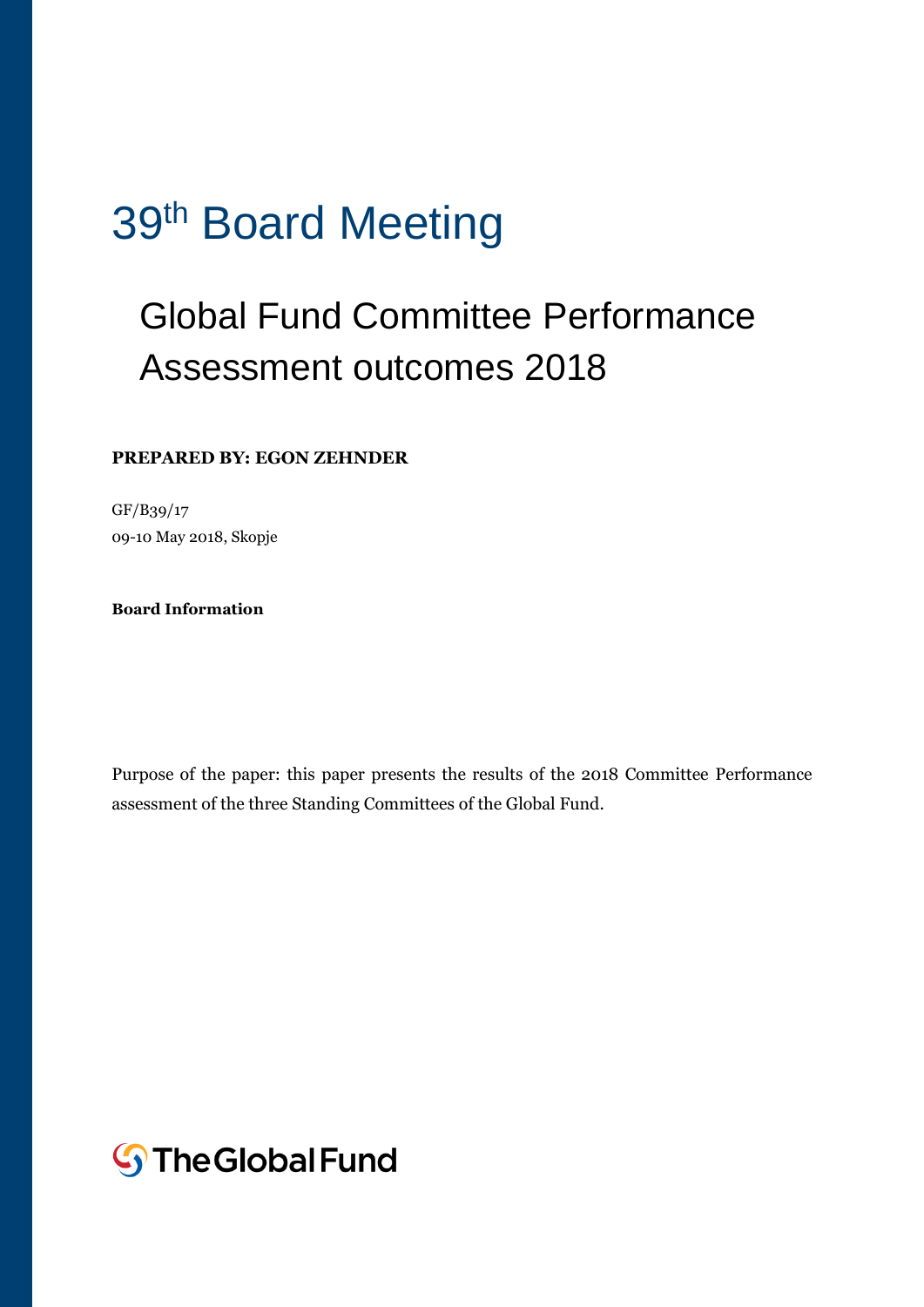### Executive Summary

#### **Context**

The regular assessment of the performance and effectiveness of the committees of the Board is mandated by the Global Fund By-laws. It is a key component of the Board approved Governance Performance Assessment Framework (GF/B33/EDP18) introduced in 2015. In line with best practice, the aim of this framework is to ensure that the Global Fund has a strong governance system in place, which regularly evaluates its performance and benefits from lessons learned. The first assessment of committee performance was conducted by Egon Zehnder in the first quarter of 2018, following guidance from the EGC. Egon Zehnder presented the summary results at the 6th Ethics and Governance Committee Meeting on 13-15 March 2018

#### **Questions this paper addresses**

- A. What were the key findings of the assessment?
- B. What are Egon Zehnder's recommendations in response to the key findings?
- C. What are the next steps?

#### **Conclusions**

- A. The assessment indicated that the current committee structure is providing increased support to the Board, and has improved in overall functioning of the committees. Challenges were identified around (1) the lack of clarify and overlap between committee mandates; (2) management of cross-cutting issues; (3) the balance between constituency interest and best interest of the Global Fund; (4) perceived lack of trust at times, between Board and Committees and Committees and Secretariat; (5) volume of agenda items leading to limited time spent on critical strategic items; and (6) time required to interact with committees.
- B. Egon Zehnder's recommendations include (a) strengthen Board Leadership selection process, (b) review committee and Coordinating Group mandates to make them more specific and precise and re-examine how cross-cutting issues are managed, (c) extend committee terms to three years, considering a staggered approach (d) review criteria and/or their implementation for committee leadership and membership to ensure that language and communication skills as well as time commitment of leaders/members are adequate.
- C. The findings and observations arising from the committee performance assessment will inform governance strengthening initiatives planned under the Governance Action Plan.

#### **Input Sought**

This report is shared for Board information.

#### **Input Received**

- The assessment outcomes reflect the results of a 360-degree survey involving Board, constituency and committee members, Secretariat and OIG.
- $\bullet$  The EGC discussed the findings at its 6<sup>th</sup> meeting in March 2018.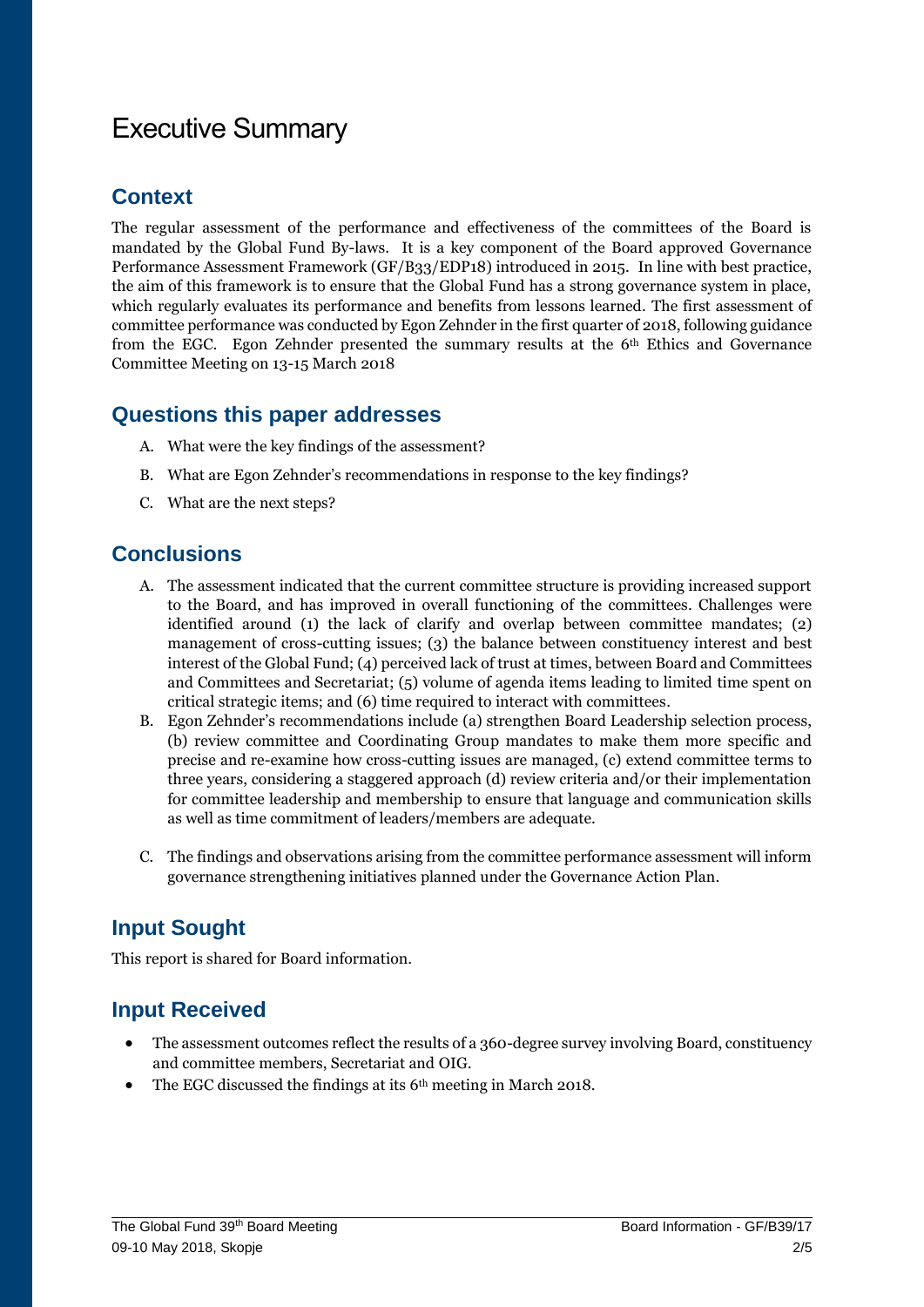#### **What were the key findings?**

#### Emerging themes from Committee survey

| <b>Mandate</b>    | • Committee mandates still seen as partly overlapping/not sufficiently specific<br>• Constituency demands are perceived as sometimes overriding mandate/agenda, some<br>committee members favouring constituency interests over the greater good for the GF<br>• Both Board and Committees should focus on more strategic issues<br>• Decision power of committee/delegation from board should be increased |
|-------------------|-------------------------------------------------------------------------------------------------------------------------------------------------------------------------------------------------------------------------------------------------------------------------------------------------------------------------------------------------------------------------------------------------------------|
| Membership        | • Skills of committee members too heterogeneous in terms of technical as well as<br>communicative/language skills. Selection of members may often be more political than<br>serving the purpose<br>• Work not shared equally between committee members, thus workload too high for some                                                                                                                     |
| Leadership        | • Competence and influence of Chair vs Vice Chair not always seen as balanced<br>• Role of focal points is not fully clear and some feel they rather add and additional layer<br>of complexity rather than focusing the work of the committee                                                                                                                                                               |
| Performance       | • Lack of trust and breakdown of communication between different groups are perceived<br>as a hurdle to performance (e.g. between committees and secretariat, between<br>committees and board<br>• Quantity of topics to be covered can be limiting quality and outcomes<br>• Efficiency can suffer from excess materials                                                                                   |
| <b>Interfaces</b> | • Coordinating group has helped handling cross-cutting issues, but mandate may still<br>not be fully clear<br>Complexity of cross-cutting issues should be minimized by ensuring each committee<br>remains focused<br>• Amount of effort and time required to interact with committees considered too high                                                                                                  |

**Governance Action Plan Priorities:** Overall, respondents felt that the priority areas identified in the Governance Action Plan were the right ones and that they will contribute to stronger governance within the Global Fund. Strengthening Board Leadership is thought to require particular attention. Respondents highlighted the need for a more formal process for appointing Board Leadership.

**Enhanced Governance Structure:** Respondents believe that the Enhanced Governance Structure introduced in 2016 is providing increased support to the Board and has improved the overall functioning of most Committees

**Governance Action Plan:** The outcomes of the survey highlight the importance of the following items of the Governance Action Plan (GAP) (version March 2018):

- #3C "Proposal to strengthen Committee leadership and membership selection processes"
- #4A "Review and proposal on improvements to committee effectiveness including clarity of mandates and focus on committees' role in supporting Board in core functions of overseeing risk management and organizational performance"
- #5 "Elevate Board Discussions". (#5.A.: "Implement criteria for strategic agenda-setting") and ;
- Stipulate a process to define an approach for the management of cross-cutting issues  $(*<sub>5</sub>D$ : Define responsibilities, process and parameters for the management of cross-cutting issues").

#### **What are Egon Zehnder's Recommendations?**

Consequently, Egon Zehnder (EZ) recommended

- To review committee mandates, in order to make them more specific and precise, thus reducing cross-cutting issues
- To review the mandate of the focal points and coordinating group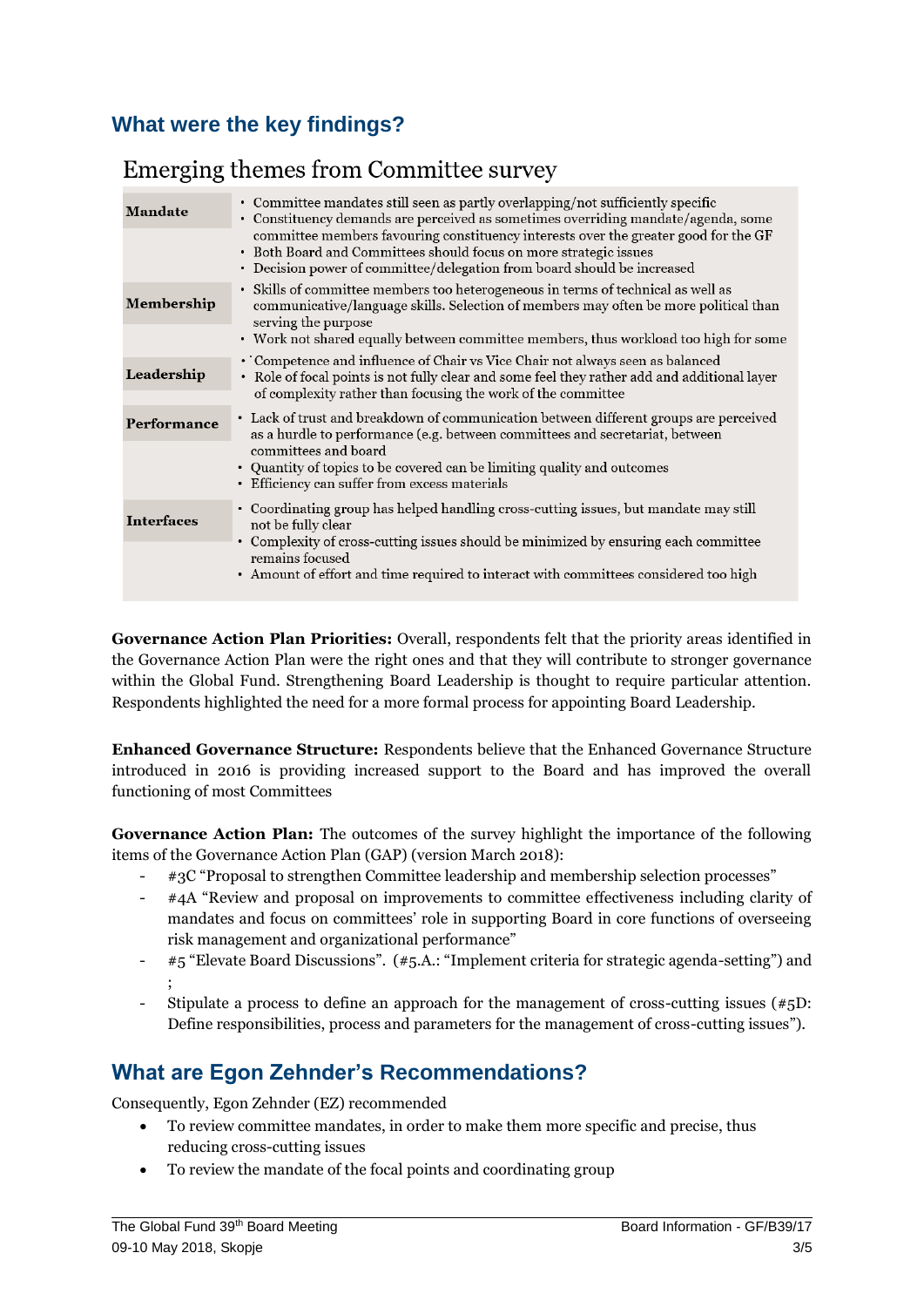- To prolong committee terms to 3 years. Additionally, a staggered approach for membership rotation will help continuity, e.g. only replacing half of the committee this year.
- To review criteria and/or their implementation for committee membership and leadership selection to ensure that language and communication skills as well as time commitment of members/leaders are sufficient

For detailed survey results, analysis and recommendations, please refer to the EGC paper available on the OBA portal. (GF/EGC06/11: [Preliminary Result of Committee Performance Assessment.](https://tgf.sharepoint.com/sites/ESOBA1/GFBC/EthicsandGovernanceCommitteeEGC/Forms/AllItems.aspx?RootFolder=%2Fsites%2FESOBA1%2FGFBC%2FEthicsandGovernanceCommitteeEGC%2FMeeting%20Documents%2FEGC06%5FMeeting%20Documents%2FWorking%20Documents&FolderCTID=0x012000C1C929A46EAAD44FA511FF0F17C6760500B580F4EE8C7FEF42BB5B36638EFDF19E&View=%7B266C69E3%2DE8EC%2D4997%2DB467%2D01B4A152B7BB%7D))

#### **What are the next steps?**

The findings and observations arising from the committee performance assessment will inform governance strengthening initiatives planned under the Governance Action Plan (GF/B39/16: Governance Action Plan).